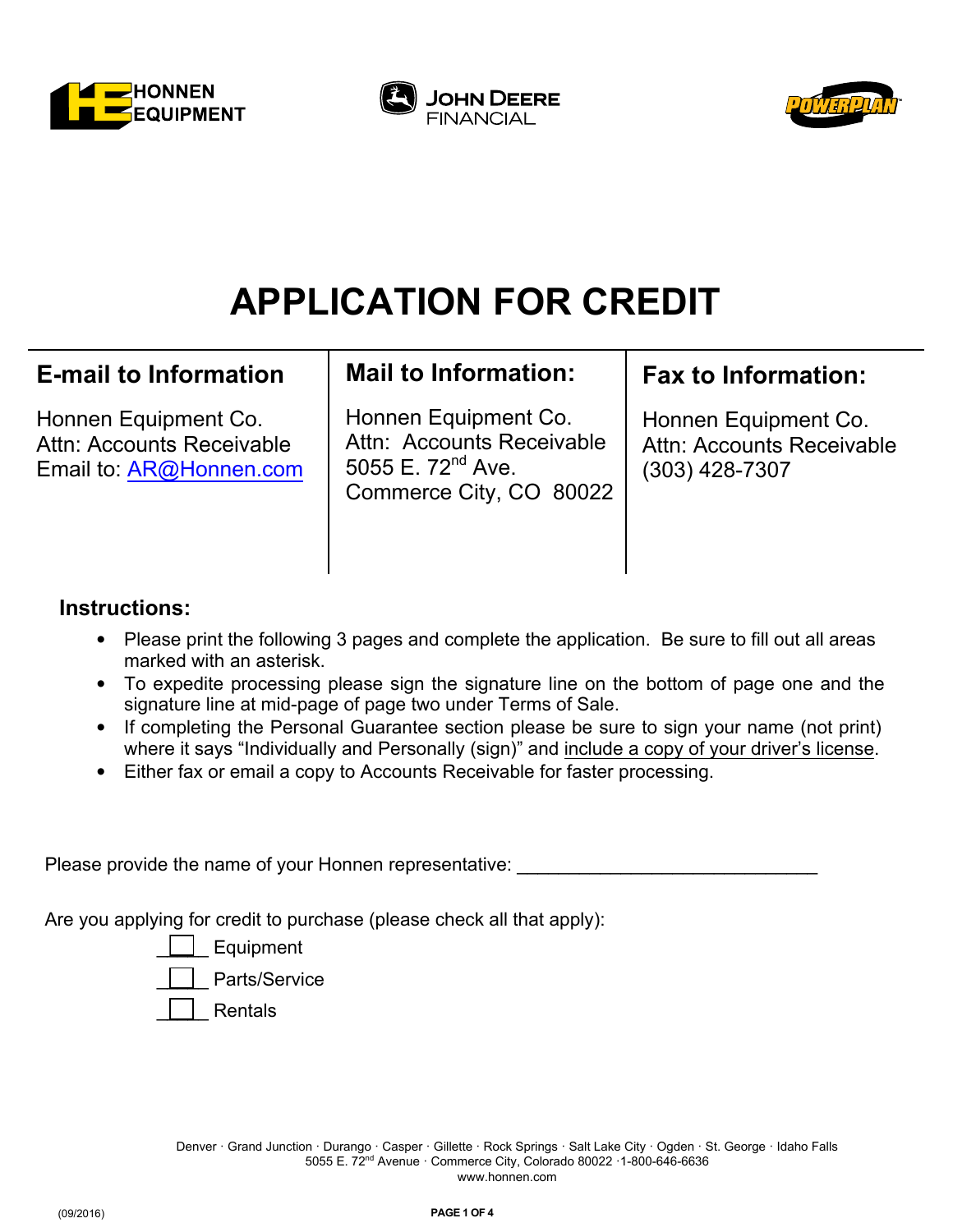| <b>CREDIT APPLICATION</b><br>(Page 2 of 4)                                                                                                                                                                                                                                                                                                                                                                                                                                                                                                                                                                                                                                                                                                                                                                                                                                                                                                                                                                                                                                                                                                                                                                                                                                                                                        | <del>Z</del> HONNEN                                                                                                                                                                                                                                                                                        | JOHN DEERE                   | <b>John Deere Construction</b><br>800-323-8542<br>Phone:<br>Fax:<br>800-826-8267 |                                           | PowerPlan<br>Phone:<br>800-634-9661<br>Fax:<br>800-436-3224 |  |  |
|-----------------------------------------------------------------------------------------------------------------------------------------------------------------------------------------------------------------------------------------------------------------------------------------------------------------------------------------------------------------------------------------------------------------------------------------------------------------------------------------------------------------------------------------------------------------------------------------------------------------------------------------------------------------------------------------------------------------------------------------------------------------------------------------------------------------------------------------------------------------------------------------------------------------------------------------------------------------------------------------------------------------------------------------------------------------------------------------------------------------------------------------------------------------------------------------------------------------------------------------------------------------------------------------------------------------------------------|------------------------------------------------------------------------------------------------------------------------------------------------------------------------------------------------------------------------------------------------------------------------------------------------------------|------------------------------|----------------------------------------------------------------------------------|-------------------------------------------|-------------------------------------------------------------|--|--|
| Dealer Name: Honnen Equipment                                                                                                                                                                                                                                                                                                                                                                                                                                                                                                                                                                                                                                                                                                                                                                                                                                                                                                                                                                                                                                                                                                                                                                                                                                                                                                     | Salesman/Location:                                                                                                                                                                                                                                                                                         |                              | 170469<br>Dealer#:                                                               | Date:                                     |                                                             |  |  |
| <b>RETAIL NOTE</b><br>Applying for:                                                                                                                                                                                                                                                                                                                                                                                                                                                                                                                                                                                                                                                                                                                                                                                                                                                                                                                                                                                                                                                                                                                                                                                                                                                                                               | LEASE<br>(If no box is checked, we will consider your application for PowerPlan.)                                                                                                                                                                                                                          | REVOLVING/POWERPLAN          | HONNEN ACCOUNT                                                                   |                                           |                                                             |  |  |
|                                                                                                                                                                                                                                                                                                                                                                                                                                                                                                                                                                                                                                                                                                                                                                                                                                                                                                                                                                                                                                                                                                                                                                                                                                                                                                                                   | Fields marked with an asterisk (*) are required by law (USA PATRIOT ACT) when applying for revolving credit. Your application cannot be processed without this information.<br><sup>†</sup> Required for all applications submitted on behalf of an organization. If applicable, signature required below. |                              |                                                                                  |                                           |                                                             |  |  |
| <b>APPLICANT INFORMATION (EITHER BUSINESS OR INDIVIDUAL)</b>                                                                                                                                                                                                                                                                                                                                                                                                                                                                                                                                                                                                                                                                                                                                                                                                                                                                                                                                                                                                                                                                                                                                                                                                                                                                      |                                                                                                                                                                                                                                                                                                            |                              |                                                                                  |                                           |                                                             |  |  |
| S Corp<br>Type of Business*<br>(please check one)                                                                                                                                                                                                                                                                                                                                                                                                                                                                                                                                                                                                                                                                                                                                                                                                                                                                                                                                                                                                                                                                                                                                                                                                                                                                                 | C-Corp<br>General Partnership <sup>*</sup><br>^ If applying as an LLC, a copy of the Operating Agreement & Articles of Organization is required with this application, or Partnership Agreement if applying as a Partnership, or Trust Agreement if applying as a Trust.                                   | LLC <sup>*</sup>             | <b>Limited Partnership</b> <sup>*</sup>                                          | Trust <sup>®</sup><br><b>Municipality</b> | <b>Sole Proprietor</b>                                      |  |  |
| Organizational Legal Name: (do not abbreviate)*                                                                                                                                                                                                                                                                                                                                                                                                                                                                                                                                                                                                                                                                                                                                                                                                                                                                                                                                                                                                                                                                                                                                                                                                                                                                                   |                                                                                                                                                                                                                                                                                                            |                              | Federal Tax ID #:*                                                               |                                           |                                                             |  |  |
| (OR) Individual's Legal First:*                                                                                                                                                                                                                                                                                                                                                                                                                                                                                                                                                                                                                                                                                                                                                                                                                                                                                                                                                                                                                                                                                                                                                                                                                                                                                                   | Middle:*                                                                                                                                                                                                                                                                                                   | Last:*                       |                                                                                  | Social Security #:*                       |                                                             |  |  |
| Date of Birth:*                                                                                                                                                                                                                                                                                                                                                                                                                                                                                                                                                                                                                                                                                                                                                                                                                                                                                                                                                                                                                                                                                                                                                                                                                                                                                                                   | Are you a U.S. Citizen?<br>Yes<br>No                                                                                                                                                                                                                                                                       | Time in Business: (Required) |                                                                                  |                                           |                                                             |  |  |
| <b>Business Phone #:*</b>                                                                                                                                                                                                                                                                                                                                                                                                                                                                                                                                                                                                                                                                                                                                                                                                                                                                                                                                                                                                                                                                                                                                                                                                                                                                                                         | Mobile Phone #:                                                                                                                                                                                                                                                                                            |                              | Email address:                                                                   |                                           |                                                             |  |  |
| <b>Physical Address:*</b>                                                                                                                                                                                                                                                                                                                                                                                                                                                                                                                                                                                                                                                                                                                                                                                                                                                                                                                                                                                                                                                                                                                                                                                                                                                                                                         |                                                                                                                                                                                                                                                                                                            | County:*                     | City:*                                                                           | ZIP Code:*<br>State:*                     |                                                             |  |  |
| <b>Mailing Address:</b>                                                                                                                                                                                                                                                                                                                                                                                                                                                                                                                                                                                                                                                                                                                                                                                                                                                                                                                                                                                                                                                                                                                                                                                                                                                                                                           |                                                                                                                                                                                                                                                                                                            | County:                      | City:                                                                            | ZIP Code:<br>State:                       |                                                             |  |  |
| PRIMARY OWNER INFORMATION REQUIRED FOR PARTNERSHIP, LLC AND CORPORATIONS'                                                                                                                                                                                                                                                                                                                                                                                                                                                                                                                                                                                                                                                                                                                                                                                                                                                                                                                                                                                                                                                                                                                                                                                                                                                         |                                                                                                                                                                                                                                                                                                            |                              |                                                                                  |                                           |                                                             |  |  |
| First:*                                                                                                                                                                                                                                                                                                                                                                                                                                                                                                                                                                                                                                                                                                                                                                                                                                                                                                                                                                                                                                                                                                                                                                                                                                                                                                                           | Middle:*                                                                                                                                                                                                                                                                                                   | Last:*                       |                                                                                  | <b>Social Security #:*</b>                |                                                             |  |  |
| <b>Physical Address:*</b>                                                                                                                                                                                                                                                                                                                                                                                                                                                                                                                                                                                                                                                                                                                                                                                                                                                                                                                                                                                                                                                                                                                                                                                                                                                                                                         |                                                                                                                                                                                                                                                                                                            | City:*                       | State:*                                                                          | ZIP Code:*                                |                                                             |  |  |
| Date of Birth:*                                                                                                                                                                                                                                                                                                                                                                                                                                                                                                                                                                                                                                                                                                                                                                                                                                                                                                                                                                                                                                                                                                                                                                                                                                                                                                                   | Are you a US Citizen?<br>Yes                                                                                                                                                                                                                                                                               | No <sub>1</sub>              |                                                                                  |                                           |                                                             |  |  |
| <b>CO-APPLICANT INFORMATION (EITHER BUSINESS OR INDIVIDUAL)</b>                                                                                                                                                                                                                                                                                                                                                                                                                                                                                                                                                                                                                                                                                                                                                                                                                                                                                                                                                                                                                                                                                                                                                                                                                                                                   |                                                                                                                                                                                                                                                                                                            |                              |                                                                                  |                                           |                                                             |  |  |
| Organizational Legal Name: (do not abbreviate)*                                                                                                                                                                                                                                                                                                                                                                                                                                                                                                                                                                                                                                                                                                                                                                                                                                                                                                                                                                                                                                                                                                                                                                                                                                                                                   |                                                                                                                                                                                                                                                                                                            |                              | Federal Tax ID #:*                                                               |                                           |                                                             |  |  |
| (OR) Individual's Legal First:*                                                                                                                                                                                                                                                                                                                                                                                                                                                                                                                                                                                                                                                                                                                                                                                                                                                                                                                                                                                                                                                                                                                                                                                                                                                                                                   | Middle:*                                                                                                                                                                                                                                                                                                   | Last:*                       |                                                                                  | <b>Social Security #:*</b>                |                                                             |  |  |
| <b>Physical Address:*</b>                                                                                                                                                                                                                                                                                                                                                                                                                                                                                                                                                                                                                                                                                                                                                                                                                                                                                                                                                                                                                                                                                                                                                                                                                                                                                                         |                                                                                                                                                                                                                                                                                                            | County:*                     | City:*                                                                           | ZIP Code:*<br>State:*                     |                                                             |  |  |
| Date of Birth:*                                                                                                                                                                                                                                                                                                                                                                                                                                                                                                                                                                                                                                                                                                                                                                                                                                                                                                                                                                                                                                                                                                                                                                                                                                                                                                                   | Phone#:                                                                                                                                                                                                                                                                                                    | Are you a US Citizen?        | Yes<br>No                                                                        | Time in Business:                         |                                                             |  |  |
| <b>FINANCIAL INFORMATION:</b> A legal valid drivers license or equivalent required at signing                                                                                                                                                                                                                                                                                                                                                                                                                                                                                                                                                                                                                                                                                                                                                                                                                                                                                                                                                                                                                                                                                                                                                                                                                                     |                                                                                                                                                                                                                                                                                                            |                              |                                                                                  |                                           |                                                             |  |  |
| <b>Bank Name:</b>                                                                                                                                                                                                                                                                                                                                                                                                                                                                                                                                                                                                                                                                                                                                                                                                                                                                                                                                                                                                                                                                                                                                                                                                                                                                                                                 | ACCT#:                                                                                                                                                                                                                                                                                                     | Phone #:                     | Fax #:                                                                           | <b>Contact Name:</b>                      |                                                             |  |  |
| <b>Equipment Finance Co.:</b>                                                                                                                                                                                                                                                                                                                                                                                                                                                                                                                                                                                                                                                                                                                                                                                                                                                                                                                                                                                                                                                                                                                                                                                                                                                                                                     | ACCT#:                                                                                                                                                                                                                                                                                                     | Phone #:                     | Fax #:                                                                           | <b>Contact Name:</b>                      |                                                             |  |  |
| ** Insurance coverage is required and will ask for proof of coverage with financing not applicable to Revolving/PowerPlan).<br>Notice to Applicant: You represent that the information given in the entire application, including all applicant names and any other information provided in this credit application is (1) true, correct, and<br>complete, and (2) provided for the purpose of obtaining credit in an amount set forth in the credit policies and practices of John Deere Financial, f.s.b. (JDF), Deere Credit, Inc. (DCI), or John Deere<br>Construction and Forestry Company<br>(JDCFC) (collectively referred to as "we," "us," and "our"). You hereby authorize the release to us or our designee (and any assignee or potential assignee thereof) (1) your credit information from any<br>source including, but not limited to, your balance sheet, cash flow statements, and any income statement. The authorization shall apply to this application and subsequently for the purposes of update,<br>renewal, or extension of such credit and for reviewing or collecting the resulting account.<br>You understand that any decision to grant or deny an installment or lease application will be made by DCI or JDCFC in Iowa. You understand that any decision to grant or deny revolving credit will be |                                                                                                                                                                                                                                                                                                            |                              |                                                                                  |                                           |                                                             |  |  |
| made by JDF<br>in Wisconsin. You understand that this application may be used for obtaining credit or lease approval for any DCI or JDCFC product. You understand this account is for commercial and government use<br>only. Married applicants can apply for an individual account. You authorize us to share information with our affiliates, disclose financial information about you as described in the credit agreement and<br>further notices and disclosures sent to you, and to send you information by facsimile or other electronic means. You also agree that any notices or disclosures can, at your option, be provided<br>electronically to the last Internet address that you provided us. You further certify that you are authorized to sign on behalf of the applicant.                                                                                                                                                                                                                                                                                                                                                                                                                                                                                                                                        |                                                                                                                                                                                                                                                                                                            |                              |                                                                                  |                                           |                                                             |  |  |

You understand that this application may also be used for the purposes of establishing a credit account with Honnen Equipment Co(Honnen) You agree that Honnen may rely on the information in this<br>credit application to estab \*\*\* This Credit Application consists of three (3) pages. Notice to Applicant is continued on the third page.\*\*\*

| <b>Applicant Signature (Required)</b>                                                                                                                                                                                                                                                                                                                                                                      | <b>Title</b>      |                            | Date |
|------------------------------------------------------------------------------------------------------------------------------------------------------------------------------------------------------------------------------------------------------------------------------------------------------------------------------------------------------------------------------------------------------------|-------------------|----------------------------|------|
| Individually<br><b>Primary Owner Signature Individually</b><br>Required for Corporation, LLC & Partnership in addition to the signature on behalf of the<br>Organizational Applicant above (by signing, such Primary Owner shall be personally liable for<br>all transactions and obligations arising under any John Deere Financial account that may be<br>approved by JDF pursuant to this Application). | <b>Print Name</b> |                            | Date |
| <b>Co-Applicant Signature</b><br><b>Print Name</b>                                                                                                                                                                                                                                                                                                                                                         |                   | <b>Title (if business)</b> | Date |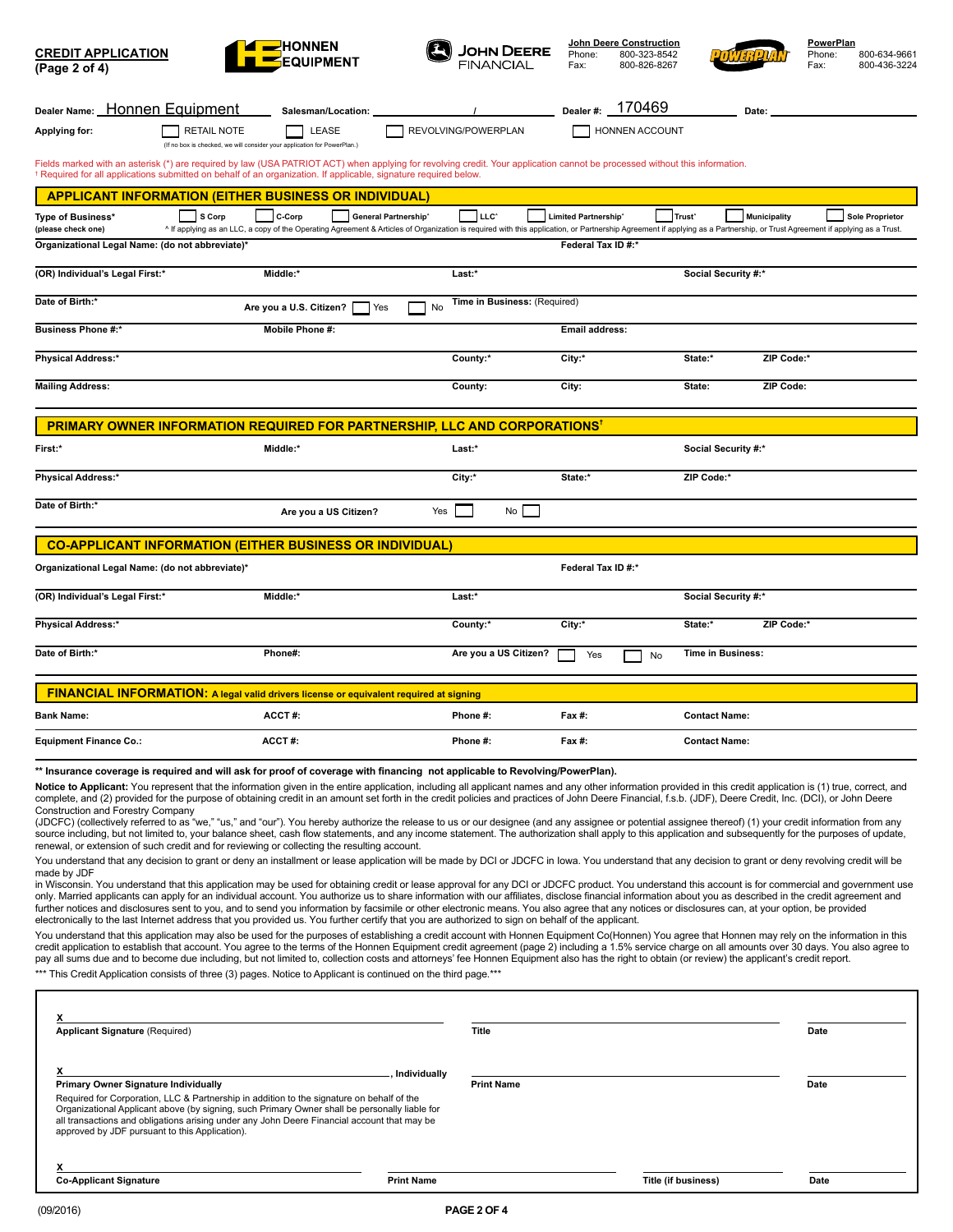





### **Terms of Sale**

Everything stated in this application is true and correct and accurately describes my (our) financial condition as of the date signed to the best of my knowledge. SELLER(s), Honnen Equipment Co., John Deere Credit, Inc. or John Deere Construction Equipment Company, are authorized to obtain such information as required to evaluate the credit worthiness of the Customer, any principal of and any quarantor for this Customer. SELLER(s) are authorized to conduct a complete credit review including obtaining a credit report and making inquiry of all creditors listed on this application or creditors discovered through whatever source. SELLER(s) are also authorized to review my account from time to time and to obtain any credit information needed for purposes of collection. By signing below, express authority is given to creditors to release any information requested by SELLER(s). Customer agrees that this application will remain SELLER(s)' property whether or not credit is granted.

Customer shall send SELLER(s) written notice of any changes in the form of or the ownership of the Customer's business within five days after any change. SELLER(s) may require a new credit agreement and update of credit information before approving Customer's credit following any change.

Customer warrants that Customer is not a "Consumer" and waives any rights granted under Federal or State Consumer Credit Protection Act or any other Federal, State or Local laws pertaining to Consumer Rights.

SELLER(s) may resort to any security it or they may have in order to satisfy any debt with SELLER(s) notwithstanding any collateral or security agreement. SELLER(s) shall also retain all rights of set off against any equipment, equity, assets, security, credits due or accounts of Customer. SELLER(s) rights are cumulative and not alternative. Payment for all rental, goods, parts and services is due no later than 30 days from invoice date or terms of the invoice, whichever is lesser, after which Customer's account will be charged interest rate of 1 ½ % per month **(18% per annum)** and will be charged on all past-due balances and Customer shall also pay all costs of collection including reasonable share you have been and costs. If the account is not paid within terms, SELLER may, at its discretion, subject the Customer's account to certain credit restrictions including, but not limited to, no further credit sales, cancellation of any pending orders and cash payment on delivery of any future orders.

Any equipment rented on a demonstration or "demo" basis shall be subject to the terms and conditions of this agreement. All demo equipment shall be returned to SELLER(s) in same condition as received by Customer. All demos shall be considered rentals after three (3) days unless otherwise stated in writing on any rental agreement and Customer agrees to pay all rental charges exceeding three (3) days (use shall not exceed 24 hours in any 72-hour period). Customer agrees to be liable for any damage to or theft of demo equipment. If a demo is damaged, lost or stolen, Customer shall be responsible for and pay SELLER(s) for such damage, loss or theft under the payment terms set forth above. This agreement shall be deemed to have been entered into in the State of Colorado. Unless otherwise required by law, the parties agree that the Courts for the County of Adams, State of Colorado shall have exclusive jurisdiction over any legal actions. The parties agree and consent to the jurisdiction of that court over the subject matter of those controversies and over them personally.

**SELLER(s) SHALL PASS ON ANY MANUFACTURER'S WARRANTIES RELATED TO THE EQUIPMENT AND PARTS SUPPLIED. SELLER(s) EXPRESSLY EXCLUDE ALL WARRANTIES EXPRESS OR IMPLIED INCLUDING THE WARRANTIES OF MERCHANTABILITY AND WARRANTIES OF FITNESS FOR A PARTICULAR PURPOSE. SELLER(s) ALSO EXCLUDE ALL CONSEQUENTIAL DAMAGES OF ANY KIND.** 

Signed: \_\_\_\_\_\_\_\_\_\_\_\_\_\_\_\_\_\_\_\_\_\_\_\_\_\_\_\_\_\_ Title:\_\_\_\_\_\_\_\_\_\_\_\_\_\_\_\_\_\_\_\_\_\_\_\_\_\_\_\_\_\_\_\_\_\_ Date:\_\_\_\_\_\_\_\_\_\_\_\_\_\_\_\_\_\_\_\_\_\_

### **Personal Guarantee**

FOR AND IN CONSIDERATION OF the extension of credit to **Extension of credit to Extension** of credit to **Extension** of credit to **Extension** of credit to **Extension** of credit to **EXEL ADD** And individually guarantee to SELLER(s), Honnen Equipment Co., or their successors and assigns, to be jointly and severally liable for the payment of any and all indebtedness of the Applicant including all charges for goods or merchandise sold to Applicant, rental of equipment, or parts and services supplied to Applicant by SELLER(s) when payment for those charges become due including interest at the agreed rate of 18% per annum and all costs of collection including reasonable attorneys fees. I further agree this guarantee is absolute, complete, unconditional and continuing, and shall remain unimpaired by any modification or alteration of the terms of SELLER(s) extension of credit to Applicant including the amount of credit extended.

This guaranty shall apply to all goods sold, equipment rented, and parts and services provided to Applicant but not yet paid for during the period beginning with the date hereof and extending to a time when 30 days written notice of the cancellation of this guaranty shall have been received by SELLER(s). This guaranty shall also apply to any other indebtedness owed to SELLER(s) by Applicant including a note or other instrument executed by Applicant. This guaranty shall continue in force notwithstanding the incorporation of the Applicant, change in business form of the Applicant or any change in the form of the indebtedness or extensions of the indebtedness. Notice of cancellation must be sent by registered mail, and shall not affect any purchases made by Applicant or any other indebtedness including a note or other instrument executed by Applicant during the period of this guaranty.

I/WE will pay the account in full within ten (10) days of notice of Applicant's default. I/WE understand this guaranty shall not be waived or impaired by any extension of time for payment to Applicant or by any means other than express written agreement. I/WE agree to also pay all costs of collection including reasonable attorneys fees. This agreement shall be deemed to have been entered into in the State of Colorado. Unless otherwise required by law, the parties agree that the Courts for Adams County, State of Colorado shall have exclusive jurisdiction of that court over the subject matter of those controversies and over them personally.

| Individually and personally (sign):   | Individually and personally (sign):                              |  |  |  |
|---------------------------------------|------------------------------------------------------------------|--|--|--|
| Date:                                 | Date:                                                            |  |  |  |
| Social Security #:                    | Social Security #:                                               |  |  |  |
| Driver's License #:                   | Driver's License #:                                              |  |  |  |
| Address:                              | Address:                                                         |  |  |  |
|                                       |                                                                  |  |  |  |
| <b>Other Information</b>              |                                                                  |  |  |  |
| Tax Exempt?<br>If Yes, certificate #: | Attached Copy of Certificate?<br>State where certificate issued: |  |  |  |